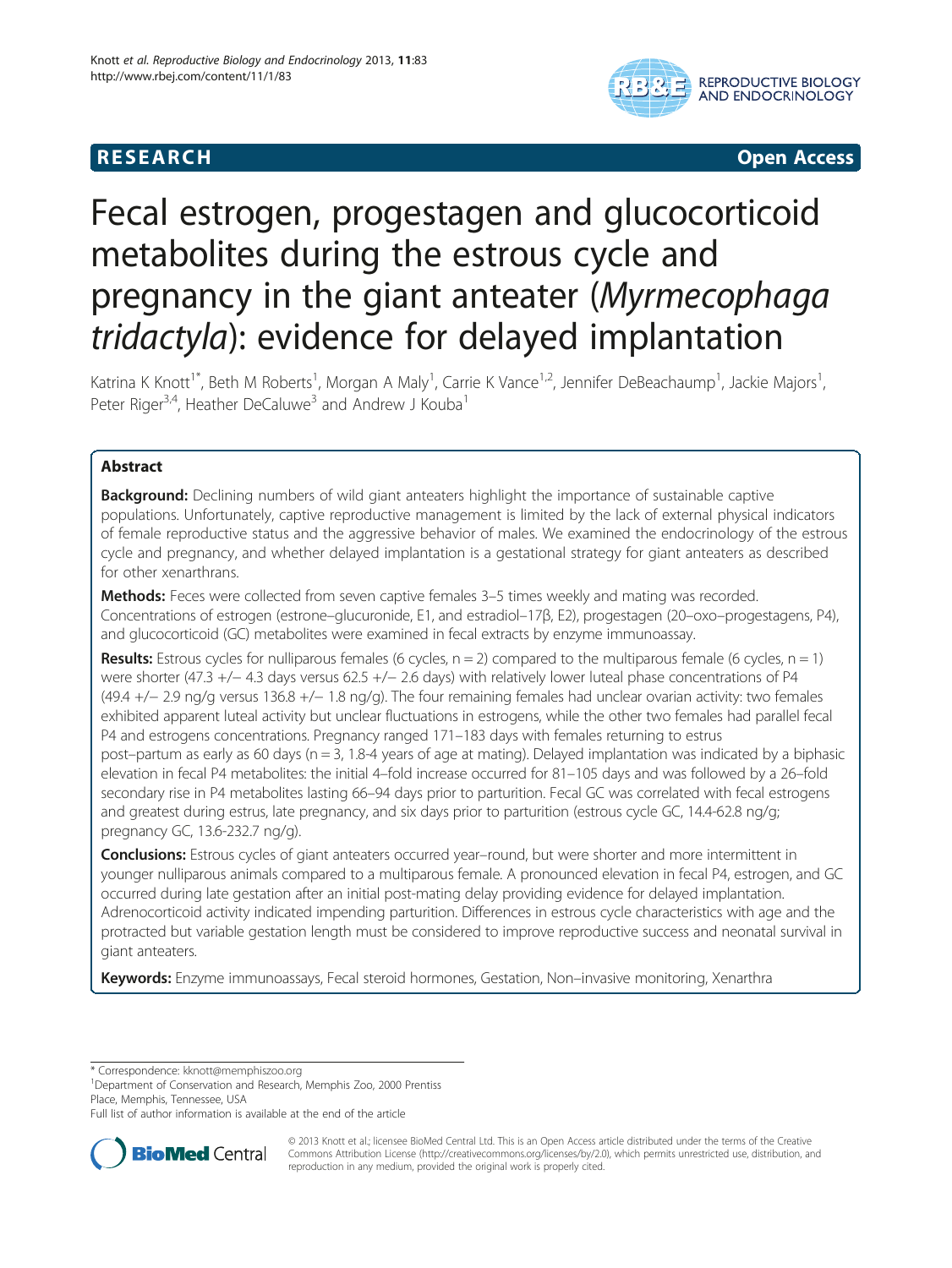## <span id="page-1-0"></span>Background

The number of giant anteaters (Myrmecophaga tridactyla) endemic to Central and South America is currently in decline due to the transition of their grassland habitats into soja and sugar plantations, damage by fire and flooding, vehicle mortality, and hunting pressure [\[1,2](#page-11-0)]. As a result, giant anteater populations have been listed as decreasing in Appendix II of The Convention on International Trade in Endangered Species (CITES), and Near Threatened by the International Union for Conservation of Nature and Natural Resources (IUCN) [[2](#page-11-0)-[4](#page-11-0)]. This decline has led to a genetic bottleneck for the wild population [[5](#page-11-0)]; consequentially, captive assurance colonies have become important for maintaining genetic diversity. In addition, captive populations can be used to educate the public about the unique biology of this species, raise awareness of in situ recovery efforts, and generate support for field conservation programs [\[6](#page-11-0)]. The long-term sustainability of the captive population is limited by high rates of first year mortality, ranging from 35-39% of births [[4\]](#page-11-0). Because males are often aggressive towards females and young, one of the most significant challenges is safely introducing animals for breeding and removing males prior to parturition. Furthermore, overt estrus and pregnancy status is difficult to determine by animal care staff due to the lack of external physical indicators. Measurable physiological markers of sexual maturity, estrus, pregnancy, and impending parturition in giant anteaters are needed to improve reproductive success and neonatal survival.

Despite the fact that xenarthrans such as the giant anteater are considered the earliest of the placental mammals [\[7\]](#page-11-0), few studies have described their reproductive biology (e.g., captive husbandry, reproductive behavior, placental phylogeny, reproductive endocrinology [[2,4,8-10](#page-11-0)]). Giant anteaters live for approximately 15 years in the wild, but captive females can live beyond 28 years and successfully reproduce into their mid 20s [[4\]](#page-11-0). Young animals grow rapidly, requiring at least three years to reach full adult size [[9\]](#page-11-0), yet in captivity 25% of recorded first births occurred in females 2–3 years of age [\[4](#page-11-0)]. Giant anteaters are polyestrous with reported breeding in the wild observed more often during the summer months (December in the Southern Hemisphere) [[2,9](#page-11-0)]; nevertheless, births have been reported during every month of the year in both wild and captive populations [[2,4,9](#page-11-0)]. To date there has been only a single paper available describing the reproductive endocrinology of the estrous cycle and gestation in giant anteaters [\[10](#page-11-0)]. While that report was an excellent initial examination, that study did not discuss the potential factors contributing to the variability in estrous cycle characteristics among individuals and was unable to examine endocrine profiles through a complete pregnancy. Therefore, questions remain regarding the reproductive endocrinology during sexual maturity and pregnancy, the seasonality of breeding, and whether giant anteaters exhibit delayed implantation (i.e., embryonic diapause). Variable breeding periods and gestation length have led many to hypothesize that giant anteaters exhibit a delayed implantation strategy similar to other xenarthrans, such as the nine-banded armadillo (Dasypus novemcinctus) [\[11,12\]](#page-11-0). However, evidence in support of delayed implantation in giant anteaters has yet to be described.

The purpose of this study was to examine the reproductive endocrinology of the estrous cycle and pregnancy in giant anteaters, and provide support for delayed implantation during gestation. The occurrence and duration of reproductive events were described based on changes in fecal estrogens (estrone–glucuronide, E1, and estradiol–17β, E2), progestagens (20–oxo–progestagens, P4), and glucocorticoid (GC) metabolites. This study expands upon the previous report of reproductive hormones in giant anteater [\[10\]](#page-11-0) by examining the effect of age and parity on estrous cycle characteristics and provides evidence for delayed implantation during three complete pregnancies. In addition, this study provides an evaluation of adrenocorticoid activity during reproductive events. These data improve knowledge of giant anteater reproductive physiology, and provide guidelines for diagnosing pregnancy.

## Methods

## Animals and sample collection

There are currently 112 giant anteaters in U.S. zoos (about a 1:1 sex ratio) spread across 46 facilities. The giant anteater breeding facility at the Nashville Zoo (latitude, 36.1, longitude, -86.7) holds the largest number of animals within the U.S. This study was initiated as a result of inquiries from managers at the Nashville Zoo needing assistance in determining the reproductive cyclicity of the animals at their facility. Five of the females in this study (Emilia SB374, Lia SB376, Praim SB411, Odelia SB379, Gabriella SB395) were wild born at the rehabilitation/ breeding facility in Guyana, while the remaining two individuals (Monita and her daughter, Maripi) were born in captivity. The exact birth date for the wild born animals was unknown; therefore, the first day of the year (January 1) was used to estimate the age range during the sampling period (Table [1](#page-2-0)). Females were housed with a male, and had free access to both indoor and outdoor enclosures. Males were only removed prior to anticipated parturition based on changes in female behavior. Giant anteaters were fed a gruel mixture of Mazuri Leafeater and Mazuri Insectivore diets (1:1 v/v water; [www.mazuri.](http://www.mazuri.com) [com](http://www.mazuri.com)) and had access to water throughout the day. Mating behavior was observed opportunistically and parturition dates were recorded by Nashville Zoo staff. 'Wrestling' periods observed by keepers were also considered to be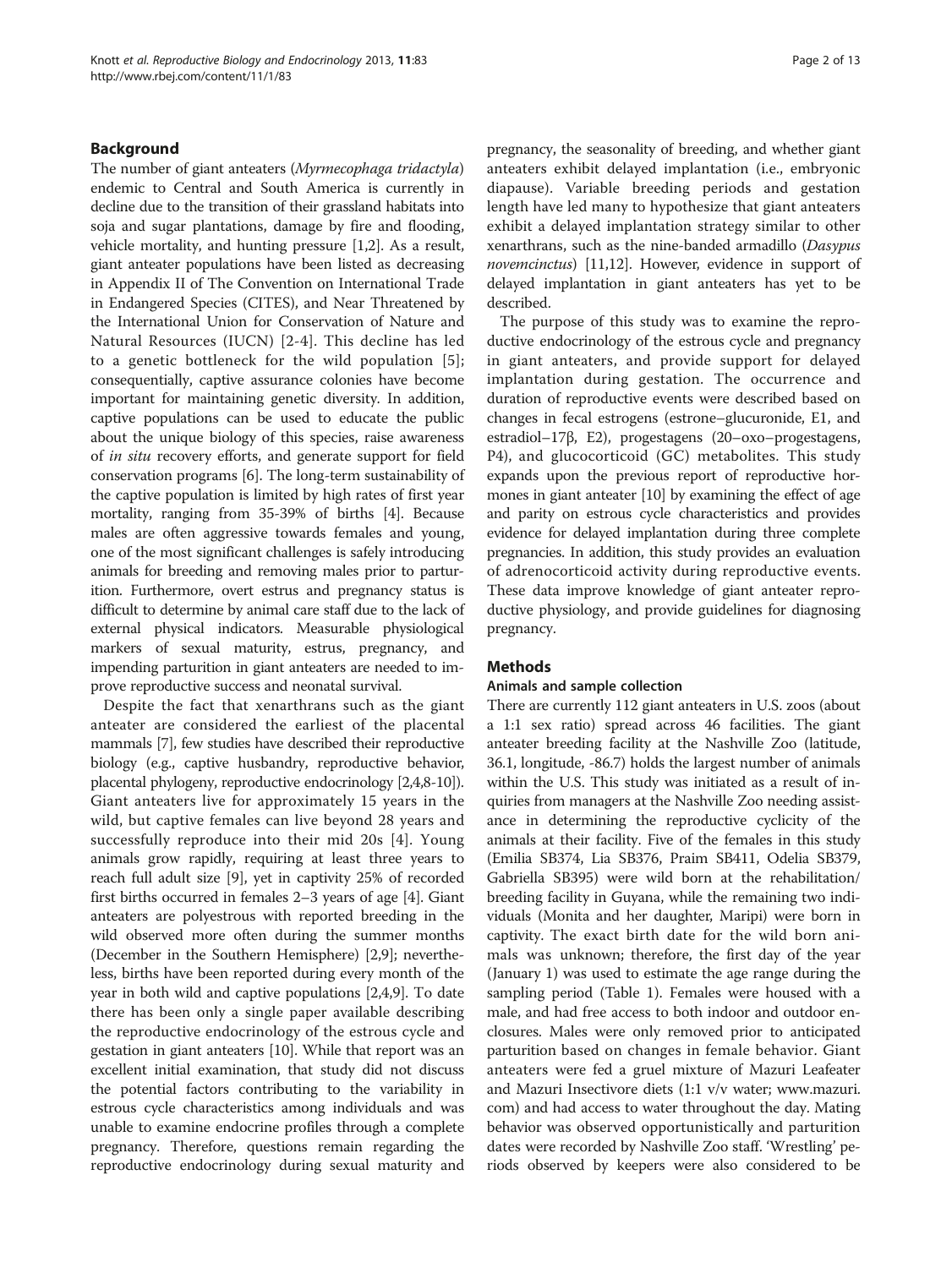<span id="page-2-0"></span>

|  |  |  |  |  | Table 1 Reproductive characteristics of giant anteaters |  |
|--|--|--|--|--|---------------------------------------------------------|--|
|--|--|--|--|--|---------------------------------------------------------|--|

| Animal<br>name | <b>Studbook</b><br>number | Age range<br>(years) | <b>Estrous</b><br>cycles (count) | <b>Estrous</b><br>cycle (days) | Luteal<br>phase (days)   | Pregnancy<br>(days) | Post-partum return<br>to estrous (days) |
|----------------|---------------------------|----------------------|----------------------------------|--------------------------------|--------------------------|---------------------|-----------------------------------------|
| Monita         | 314                       | $6.2 - 7.8$          | 6                                | $62.5 \pm 2.6$ (55 - 74)       | $24.8 \pm 1.3$ (22 - 33) |                     |                                         |
| Emelia         | 374                       | $3.6 - 5.6$          | 3                                | $47.3 \pm 4.3$ (42 – 56)       | $25.2 \pm 0.7$ (23 - 27) | 183                 | 151                                     |
| Lia            | 376                       | $3.5 - 5.6$          | 3                                | $49.3 \pm 2.8$ (46 – 55)       | $20.1 \pm 0.4$ (19 – 22) | 171                 | 60                                      |
| Odelia         | 379                       | $3.5 - 3.7$          | $\mathbf 0$                      |                                | 16.16                    |                     |                                         |
| Gabriella      | 395                       | $1.3 - 2.9$          | $\mathbf{0}$                     |                                |                          |                     |                                         |
| Praim          | 411                       | $1.5 - 2.6$          | $\mathbf{0}$                     |                                | 16, 28                   | 175                 | 88                                      |
| Maripi         | 402                       | $0.9 - 1.4$          | 0                                |                                |                          |                     |                                         |

Data are shown as the mean ± SEM (range). Age range was estimated from beginning to end of the fecal collection period. Although two luteal phases were observed for Odelia and Praim, the lack of definitive E peaks did not allow for an estimation of total estrous cycle length. Gabriella and Maripi did not exhibit luteal activity during the study period.

possible matings since breeding in giant anteaters can occur within minutes and breeding behaviors could have been mistaken as 'play' behaviors in young animals. One female (Monita) had two pregnancies prior to the sampling period (9/2001; 1/2003–Maripi), whereas three females (Emelia, Lia, Praim) gave birth to their first young during the study period. Offspring were kept with females and allowed to nurse naturally. All offspring survived after birth to first year. Fecal samples were collected 30–90 minutes after defecation during the day or from an overnight sample, approximately three times per week. Fecal samples were stored at −20°C and transferred to the Memphis Zoo Conservation and Research Department for subsequent extraction of fecal hormone metabolites and enzyme immunoassays. Since this study involved only the non-invasive collection of feces, the approval of an ethics committee at either the Memphis Zoo or Nashville Zoo was not required.

#### Extraction techniques

Four extraction techniques were compared using  $0.503 \pm$ 0.001 g of wet feces from five randomly selected sampling days. For the Phosphate Method, thawed fecal samples were solvated with 5 ml of a modified phosphate buffer solution (100 mM PBS, pH 7.0, 0.1% BSA, 5% Tween 20, 20% methanol), vortexed for 24 hours, and the supernatant collected for analysis [[13\]](#page-11-0). For the 80% Ethanol Method, thawed fecal samples were solvated overnight in 5 mL of 80% ethanol for 20 hours and the supernatant was diluted 1:1 (v/v) with enzyme immunoassay buffer (0.2 NaH<sub>2</sub>PO<sub>4</sub>, 0.2 M  $\text{Na}_2\text{HPO}_4$ , pH 7, 0.1% BSA) following procedures previously performed at the Memphis Zoo for tamandua and aardvark (data unpublished). For the 40% Methanol Method, thawed fecal samples were solvated in 5 mL of 40% methanol and the supernatant was diluted with phosphate buffer (40 mM PBS, 0.1% BSA, pH 7.2) as previously used for bonobos [\[14\]](#page-11-0). For the Petroleum Ether: Methanol Method, thawed fecal samples were solvated in 5 mL of 80% methanol, vortexed with petroleum ether and

methanol (1:3 v/v), centrifuged, and the supernatant diluted 1:1 (v/v) with Tris buffer (20 mM Tris buffer, 30 mM NaCl, 0.1% BSA and 0.1% Tween 80; pH 7.5) as previously described by Patzl et al. [\[10\]](#page-11-0) for giant anteaters. Serial dilutions of each sample extract (1:2, 1:4, 1:8, and 1:16 with EIA buffer) were prepared to determine which extraction method produced the highest concentration of fecal hormone metabolites and whether hormone metabolites were bound to antibodies in a dose–dependent manner under our assay conditions (Additional file [1](#page-11-0): Figure S1). As a result of this preliminary investigation, we used the 80% Ethanol extraction method for the remaining samples to eliminate the use of strong solvents and because this method yielded the greatest concentrations of hormones within the optimum optical density (OD) range (final dilutions of 1:4 and 1:8 within 0.3 to 0.6 OD) under the assay conditions in our laboratory.

#### Enzyme immunoassays

Concentrations of immunoreactive metabolites (progestagens [P4], estradiol [E2], estrone–glucuronide [E1], and glucocorticoids [GC]) in fecal extracts were determined using a single antibody competitive enzyme immunoassay (EIA) as previously described [\[13,15\]](#page-11-0). Briefly, polystyrene 96–well microtiter plates (NUNC plates, Thermo Scientific, Rochester, NY) were coated with antibody and stored overnight at 4°C. Fecal extracts were diluted in enzyme immunoassay buffer (EIA buffer; 0.1 M phosphate–buffered saline containing 0.1% bovine serum albumin) prior to assay development to ensure 20–80% total binding. Standards, controls and diluted fecal extracts were run in triplicate. Hormone conjugated to horseradish peroxidase (HRP) was applied to compete for binding sites on the antibodies, and plates were allowed to equilibrate at room temperature for two hours. Azino–bis–3–ethyl benzthiazoline–6–sulfonic acid (40 mM, ABTS) was used as the substrate and hydrogen peroxide as the catalyst to detect the percent of hormone specific–HRP conjugate bound to the antibody using a MRX Revelation microplate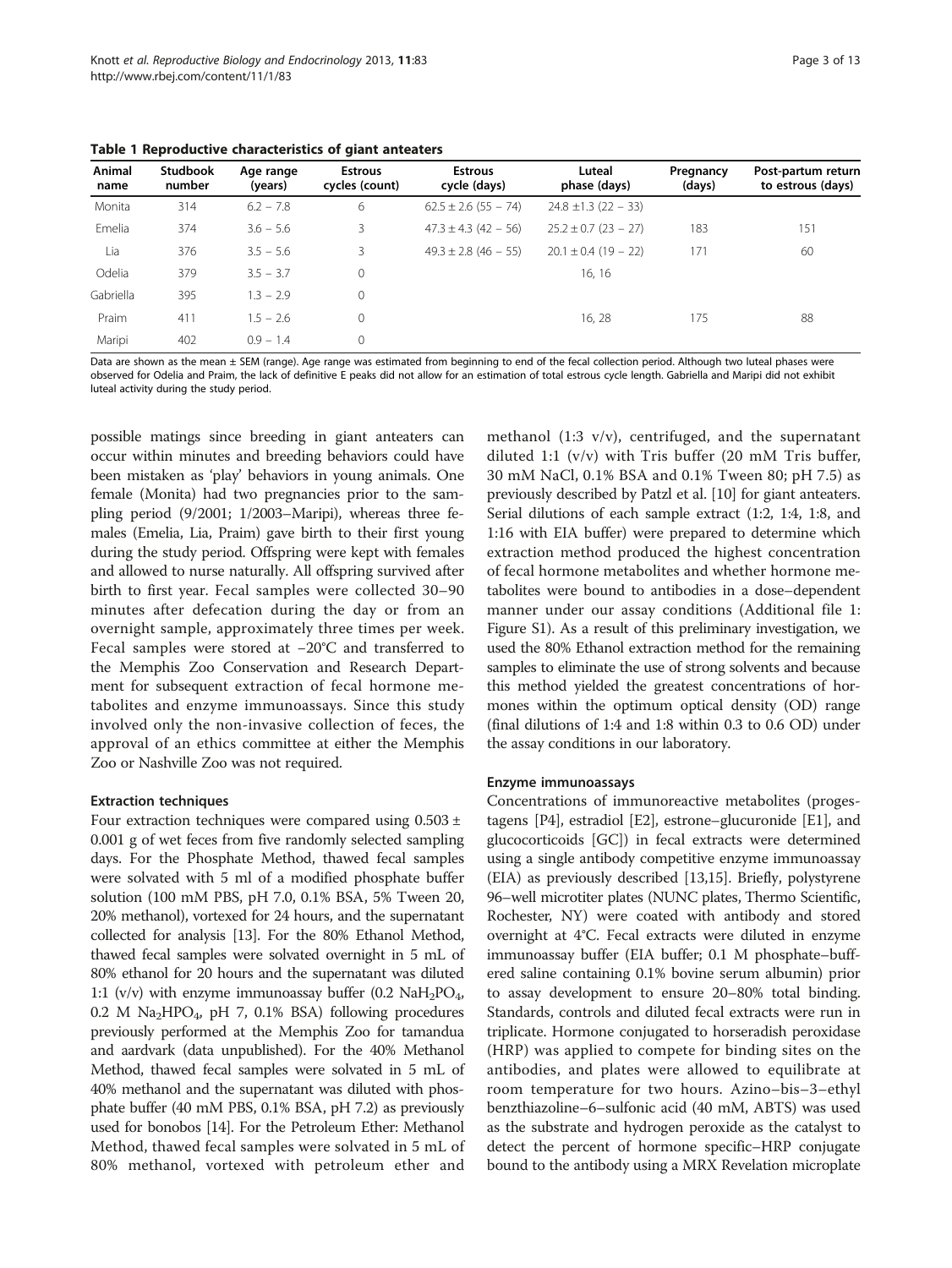reader (ThermoScientific, Rochester, NY). Optical densities were read at 405 nm. The concentrations of fecal hormone metabolites were determined by the inverse of the bound fraction as compared to a standard curve. To limit the interference of ethanol to assay sensitivity for GC, samples requiring dilutions of less than 1:5 of fecal extract under the assay conditions were dried by air and reconstituted with EIA buffer.

All antibodies and hormone–HRP conjugates were provided by C. Munro and the Clinical Endocrinology Laboratory at the University of California Davis. The P4 assay employed a rabbit anti–4–progesterone–11–ol–3, 20– dione–BSA (CL425) monoclonal antibody (1:6000) and progesterone–3CMO–HRP conjugate (1:60000) as described previously by Graham et al. [[16](#page-11-0)]. The P4 antibody cross–reacts with 100% progesterone (4–pregnen–3,20– dione), 188% 4–pregnen–3α–ol–20–one, 172% 4–pregnen– 3β–ol–20–one, 147% 4–pregnen–11α–ol–3,20–dione, 94% 5α–pregnen–11–3β–ol–20–one, 64% 5α–pregnan–3α– ol–20–one, 55% 5α–pregnane–3,20–dione, 12.5% 5β– pregnane–3β–ol–20–one, and <10% for all other tested steroids [\[16\]](#page-11-0). Progesterone (4–pregnen–3,20–dione, Sigma– Aldrich, St. Louis, MI) was used as the standard in concentrations ranging from 0.244–500 pg/well. The E2 assay employed a rabbit anti–17β–estradiol (R4972) polyclonal antibody (1:10000) and estradiol–3CMO–HRP conjugate (1:25000). The E2 antibody cross–reacts with 100% estradiol, 3.3% estrone, and < 1% with for all other tested steroids. Estradiol (Sigma–Aldrich, St. Louis, MI) was used as the standard in concentrations ranging from 0.975–2000 pg/well. The E1 assay employed a rabbit anti– estrone–3–glucuronide (R522-2) antibody (1: 25000) and estrone–3CMO–HRP conjugate (1:50000). The E1G antibody cross–reacts with 100% estrone–3–glucuronide, 66.6% estrone–3–sulfate, 23.8% estrone, 7.8% estradiol– 17β, 3.8% estradiol–3–glucuronide, 3.3% estradiol–3–sulfate, and < 1% of all other tested steroids [[15](#page-11-0)]. Estrone 3 (β–D–glucuronide) (Sigma–Aldrich, St. Louis, MI) was used as the standard in concentrations ranging from 0.785-400 pg/well. The glucocorticoid assay employed a poly–clonal rabbit anti–corticosterone (CJM006) antibody (1:20000) and corticosterone–3CMO–HRP conjugate (1:90000) following Metrione and Harder [[17](#page-11-0)]. The corticosterone antibody cross–reacts with 100% corticosterone, 14.25% desoxycorticosterone, 2.65% progesterone, 0.23% cortisol, and < 1% of other tested steroids. Standard concentrations ranged from 0.244-2000 pg/well.

Serial dilutions of fecal extracts were parallel to standard curves for all four assays examined (Additional file [2](#page-11-0): Figure S2). Intra–assay coefficients of variation for low  $(-25\% \text{ total binding})$  and high  $(-80\% \text{ total binding})$  controls were < 10% for all hormone assays. Inter–assay coefficients of variation of low and high controls were 19%, 12%, 19%, and 10%, for P4, E2, E1, and GC respectively.

Recoveries of standard hormone concentrations added to pooled fecal extract were: P4,  $y = 0.802x - 0.299$ ,  $r^2 = 0.999$ ; E1,  $y = 0.703x + 0.534$ ,  $r^2 = 0.999$ ; E2,  $y = 1.022x - 1.97$ ,  $r^2 = 0.998$ ; GC,  $y = 0.854x + 3.637$   $r^2 = 0.999$ . The concentrations of hormone metabolites in feces were reported as ng/g wet feces.

### Data analysis

Reproductive phases were determined as previously described [[10,18](#page-11-0)[,19\]](#page-12-0). The length of an estrous cycle was measured by the number of days between estrogen (either E1 or E2) peaks. The length of the non–pregnant luteal phase was determined by the number of days between the estrogen peaks to the first day that P4 concentrations returned to baseline (baseline Mean  $\pm$  2 SD) for two or more consecutive sampling days [[18](#page-11-0)]. Basal E1 and E2 values were calculated from the luteal phase (Mean  $\pm$  2 SD). The initial elevation in P4 during pregnancy was established as the point when P4 concentrations rose 2 SD above basal P4 for two or more consecutive sampling days [\[18](#page-11-0)]. The end of the primary and beginning of the secondary rise was determined to be when P4 concentrations increased 2 SD above primary concentrations for two consecutive days. The secondary rise ended at parturition. The beginning of primary rise in P4 through parturition date determined the total duration of pregnancy. These rules were used for calculation of the average concentrations of hormones during each phase or reproductive event. For statistical descriptions and comparisons, estrous cycles were lined up to estrogen peaks (Day 0) and pregnancies were aligned by parturition date (Day 0). Data are presented as Means  $\pm$  SEM.

Normality of the data was examined using the Shapiro– Wilks test. Significant differences for non-parametric data were assessed using the Mann–Whitney test for two groups (e.g., basal and peak estrogens) and the Kruskal–Wallis One Way Analysis of Variance for multiple comparisons. The Dunn's test was used to assess the differences between pairwise multiple comparisons. Spearman's correlation was used to assess the relationship between endocrine measures. For data that was normally distributed (e.g., extraction comparisons), the differences between groups were examined by Analysis of Variance (ANOVA) with Tukey's adjustments for multiple comparisons. Linear regression was also used to assess the relationship between dilution factors and concentration of immunoreactive metabolites of endogenous steroids in each extraction method. Significance was considered to be p < 0.05. Microsoft Excel 2007 was used for data iterations, and Sigma Plot 12.0 was used for statistical analyses.

## Results

#### Extraction comparisons

Giant anteater feces extracted using the 80% Ethanol, 40% Methanol, and Petroleum Ether:Methanol Methods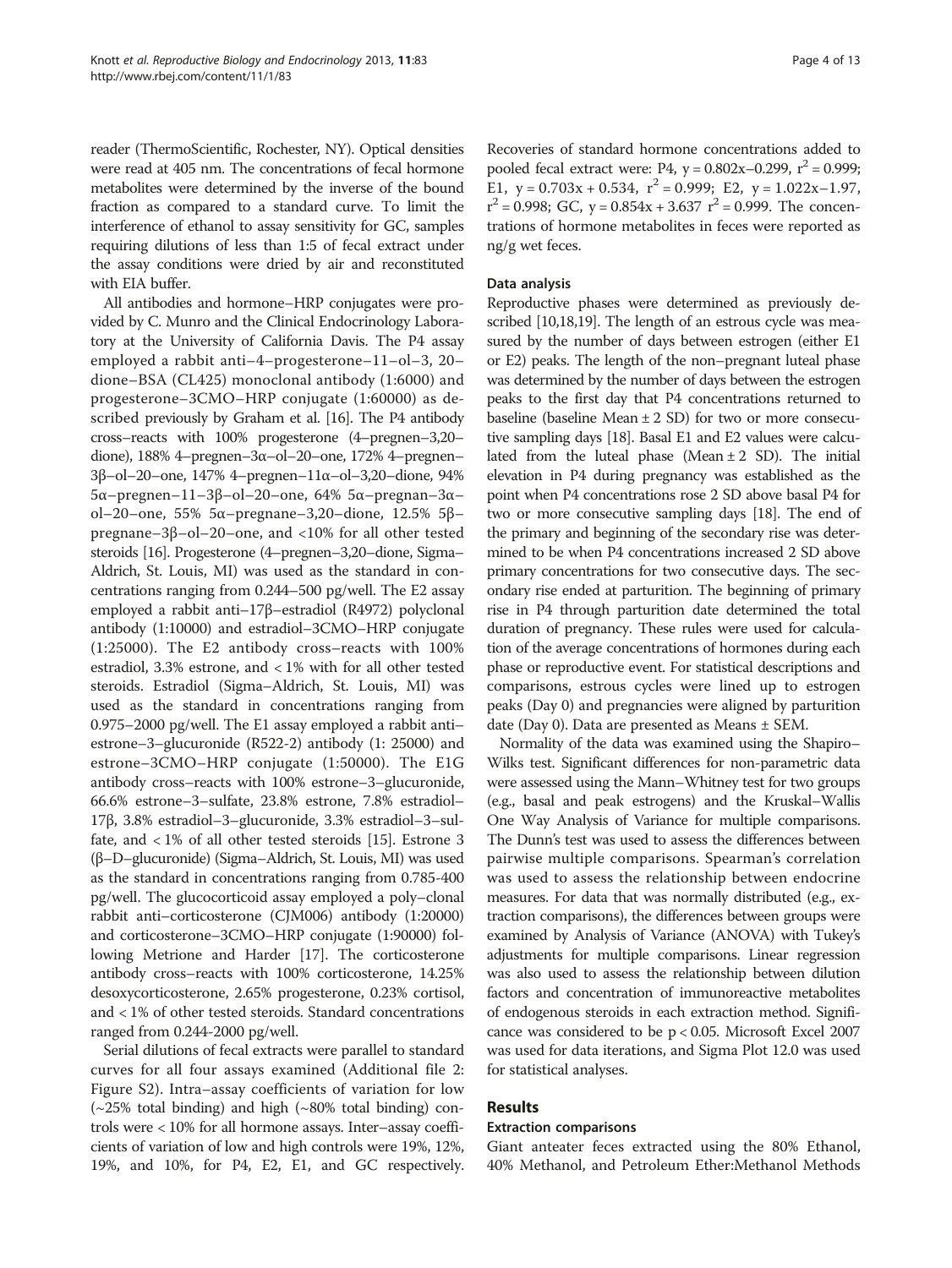<span id="page-4-0"></span>provided similar concentrations of E1, E2 and P4 metabolites (Additional file [1](#page-11-0): Figure S1) and serial dilutions produced significantly linear results  $(p < 0.01)$ . The Phosphate Method was inferior to the other extraction methods tested as determined by the lower concentrations of P4 metabolites at the 1:2 dilution, and the non–linearity of immunoreactive metabolites determined in the E1 assay  $(p = 0.109)$ .

## Biological validation

Concentrations of estrogens determined using E1 and E2 immunoassays were correlated  $(r = 0.538, p < 0.0001,$  $n = 178$ ; Figure 1). Estrogen peaks were significantly greater than baseline values (E1,  $p < 0.001$ ; E2,  $p < 0.001$ ,  $n = 12$  cycles), but the magnitude of this difference was greater for E1 metabolites (peaks about 4-fold over basal) than E2 metabolites (peaks 2.7-fold over baseline; Table [2](#page-5-0)). An estrogen peak as determined by both E1 and E2 immunoassays occurred within eight days of behavioral estrous (i.e. recorded mating) for two of the three pregnant females. The youngest pregnant animal in the study (Praim) showed two luteal phases prior to pregnancy and

the second estrogen peak occurring during this period was believed to correspond to behavioral estrus, as this female was involved in multiple wrestling sessions with a male during this time period (Figure [2](#page-6-0)B). The selected immunoassay for determination of P4 metabolites proved to be an adequate marker of the different phases of the reproductive cycle based on a significant increase in P4 above baseline values during the luteal phase (2.7-7.1 fold above baseline for Monita, Emelia, and Lia,  $p < 0.05$ , Table [2,](#page-5-0) Figure [3\)](#page-7-0). Moreover, a primary rise in P4 during the first half of pregnancy (3.0‒5.4 fold increase above baseline) and a secondary rise in P4 during the latter half of pregnancy (20.1-34.9 fold increase above basal levels) was observed ( $p < 0.05$ , Table [2](#page-5-0) Figure [4\)](#page-8-0). The use of fecal GC analyses as a marker of adrenocortical activity was also validated in this study as evidenced by elevated GC concentrations during the acute stressful periods of mating and parturition.

#### Estrous cycle characteristics

Estrous cycle length, as determined by the interval between estrogen peaks, ranged from 42 to 74 days (Table [1](#page-2-0)). The

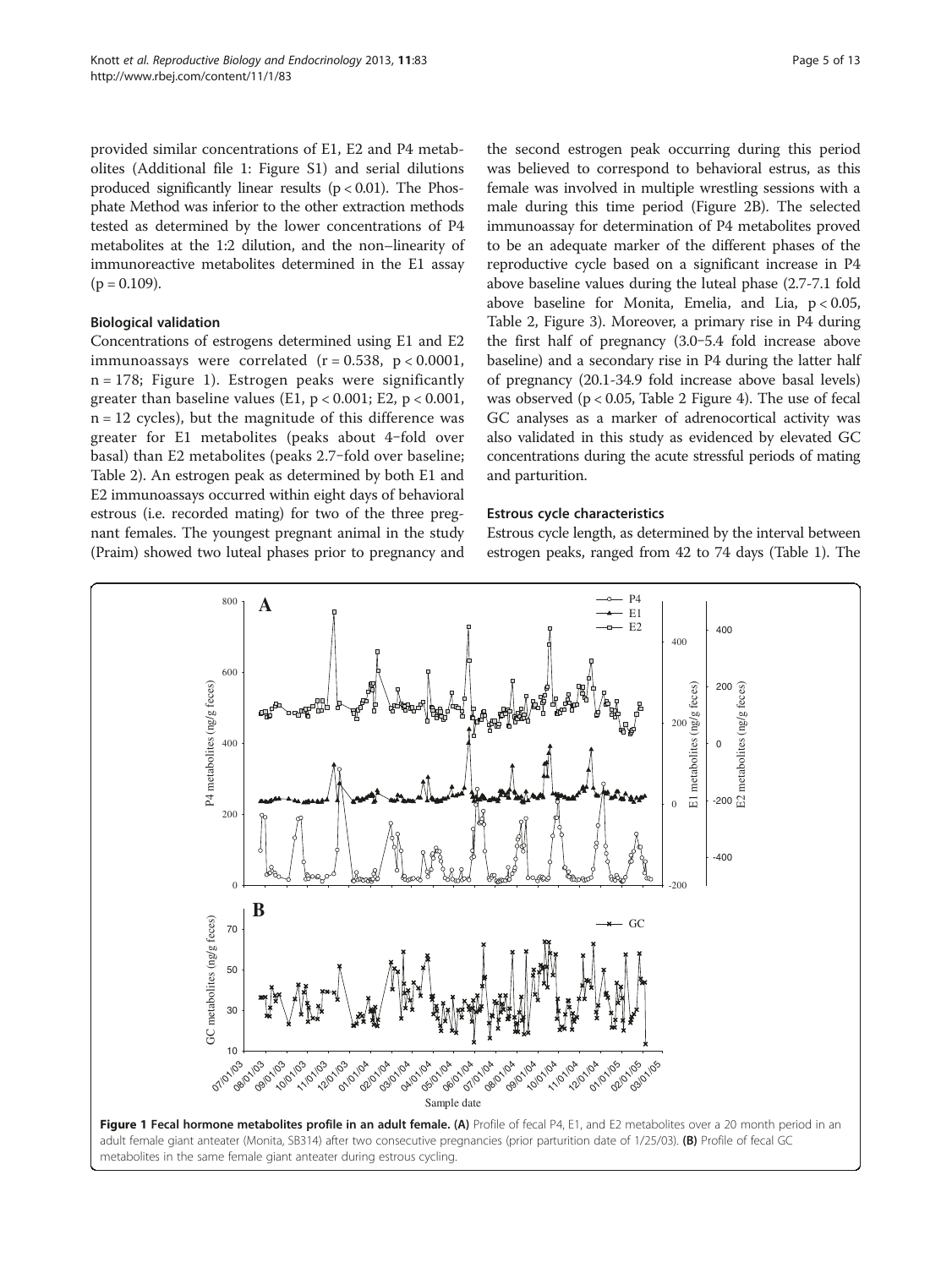|                           | <b>Animal ID</b> |                             |                        |                       |  |  |
|---------------------------|------------------|-----------------------------|------------------------|-----------------------|--|--|
|                           | <b>Monita</b>    | Emelia                      | Lia                    | Praim                 |  |  |
| P4 metabolites            |                  |                             |                        |                       |  |  |
| <b>Basal</b>              | $19.4 \pm 1.8$   | $15.5 \pm 2.3$              | $20.9 \pm 1.3$         | <b>ND</b>             |  |  |
| Luteal phase              | $136.8 \pm 1.8$  | $41.2 \pm 5.1$              | $57.5 \pm 0.7$         | <b>ND</b>             |  |  |
| Pregnancy, primary rise   | <b>ND</b>        | $83.2 \pm 4.3$              | $62.2 \pm 3.9$         | $155.6 \pm 16.6$      |  |  |
| Pregnancy, secondary rise | ND               | $540.6 \pm 43.1$            | $419.5 \pm 61.1$       | $467.0 \pm 39.4$      |  |  |
| E1 metabolites            |                  |                             |                        |                       |  |  |
| <b>Basal</b>              | $16.8 \pm 1.1^a$ | $32.6 \pm 8.0^{b}$          | $8.9 \pm 1.4^{\circ}$  | <b>ND</b>             |  |  |
| Peak estrus               | $96.3 \pm 20.3$  | $121.1 \pm 43.3$            | $27.7 \pm 7.1$         | 15.6 (1 peak)         |  |  |
| Pregnancy                 | <b>ND</b>        | $103.8 \pm 6.4^a$           | $53.6 \pm 5.1^{\circ}$ | $53.8 \pm 6.7^b$      |  |  |
| <b>E2</b> metabolites     |                  |                             |                        |                       |  |  |
| <b>Basal</b>              | $114.4 + 3.7a$   | $104.9 + 5.9a$              | $69.8 \pm 7.5^{b}$     | <b>ND</b>             |  |  |
| Peak estrus               | $298.3 \pm 36.3$ | $283.6 \pm 100.7$           | $177.0 \pm 28.8$       | 112.0 (1 peak)        |  |  |
| Pregnancy                 | <b>ND</b>        | $204.5 \pm 11.4^a$          | $151.6 \pm 11.3^b$     | $210.5 \pm 16.9^{ab}$ |  |  |
| <b>GC</b> metabolites     |                  |                             |                        |                       |  |  |
| <b>Estrous cycle</b>      | $33.5 \pm 0.9$   | <b>ND</b>                   | <b>ND</b>              | <b>ND</b>             |  |  |
| Pregnancy, primary rise   | <b>ND</b>        | $52.7 \pm 2.3$ <sup>a</sup> | $33.2 \pm 2.4^b$       | $36.8 \pm 2.3^{b}$    |  |  |
| Pregnancy, secondary rise | <b>ND</b>        | $70.4 \pm 3.1^a$            | $90.0 \pm 8.9^{b}$     | $55.8 \pm 2.5^a$      |  |  |

#### <span id="page-5-0"></span>Table 2 Comparison of fecal hormone metabolites in female giant anteaters

Data are shown as the mean  $\pm$  SEM (ng/g). Monita: adult, n = 6 estrous cycles, no pregnancy during the study period: Emelia and Lia, 1 pregnancy: Praim, n = 0 observed estrous cycles; 1 pregnancy. ND = not determined in this study. Different letters indicated significant differences ( $p < 0.05$ ) between animals for the corresponding parameter.

length of the estrous cycles for the multiparous female (Monita) were 14 days longer than those for nulliparous females Emelia and Lia (Table [1](#page-2-0); Figure [3;](#page-7-0)  $p < 0.05$ ) and non-distinct in the remaining 4 females examined. As such, the female giant anteaters from this study could be divided into four estrous cycle categories: (1) a multiparous female (Monita) with regular estrous cycle length (mean, 62.5 days; range, 55-74 days) with fecal P4 concentration during the luteal phase ranging 21-286 ng/g (mean, 136.8 ng/g; Tables [1](#page-2-0) and 2, Figure [3](#page-7-0)A); (2) nulliparous females (Emelia, Lia) with shorter estrous cycle lengths (mean, 47.3 days; range, 42-56 days) than the multiparous female and comparatively lower luteal phase concentrations of P4 (mean, 41.2 and 57.5 ng/g; range, 16–143 ng/g feces; Tables [1](#page-2-0) and 2, Figure [3B](#page-7-0)); (3) nulliparous females (Praim, Odelia) with unclear estrogen peaks but apparent increase in fecal P4 (mean, 73 ng/g; range, 42.4-125.9 ng/g; Figure [2A](#page-6-0) and B) suggesting ovulation/luteal phase; and (4) non-cycling females with parallel concentrations of fecal P4 and E2 metabolites (Figure [2](#page-6-0)C and D). Monita was the only captive–born cycling female examined and showed no apparent cycling irregularity related to season (Figure [1\)](#page-4-0), whereas the wild–born females (Emelia, Lia) exhibited irregular cycling during July–December (data not shown).

#### Evidence for delayed implantation during gestation

Based on observed behavior, peak estrogens and changes in P4, Praim and Emelia bred and conceived in October and January, respectively, with parturition occurring during April and July. Conversely, Lia bred in July and birthed offspring in January. Gestation ranged from 171 to 183 days  $(n = 3)$  from the rise in P4 following breeding through parturition. A biphasic increase in fecal P4 metabolites was observed during all pregnancies (Figure [4](#page-8-0)). The first rise in fecal P4 lasted between 81 to 105 days (Emelia, 97 days; Lia, 105 days; Praim, 81 days) with concentrations elevated 4 fold ( $p < 0.05$ ) above baseline for Emilia and Lia. A secondary increase in P4 concentration lasted 66 to 94 days (Emelia, 86 days; Lia, 66 days; Praim, 94 days) with concentrations 26 fold greater  $(p < 0.05)$ than baseline (Table 2; Figure [4\)](#page-8-0). Metabolite concentrations of E1 and E2 were greatest during late pregnancy coincident with the secondary rise in P4 (Table 2; Figure [5](#page-9-0)A and B). Concentrations of P4, E1, and E2 remained elevated for 4 to 11 days after parturition. Reinstatement of estrous post–partum was similar for 2 of 3 pregnant animals (Lia, 60 days; Praim, 88 days). Concentrations of P4 and E metabolites remained elevated for a four-month period after parturition (but below pregnancy concentrations) in the remaining female, which resulted in an extended delay in post–partum estrus (Emelia, 151 days; Table [1\)](#page-2-0).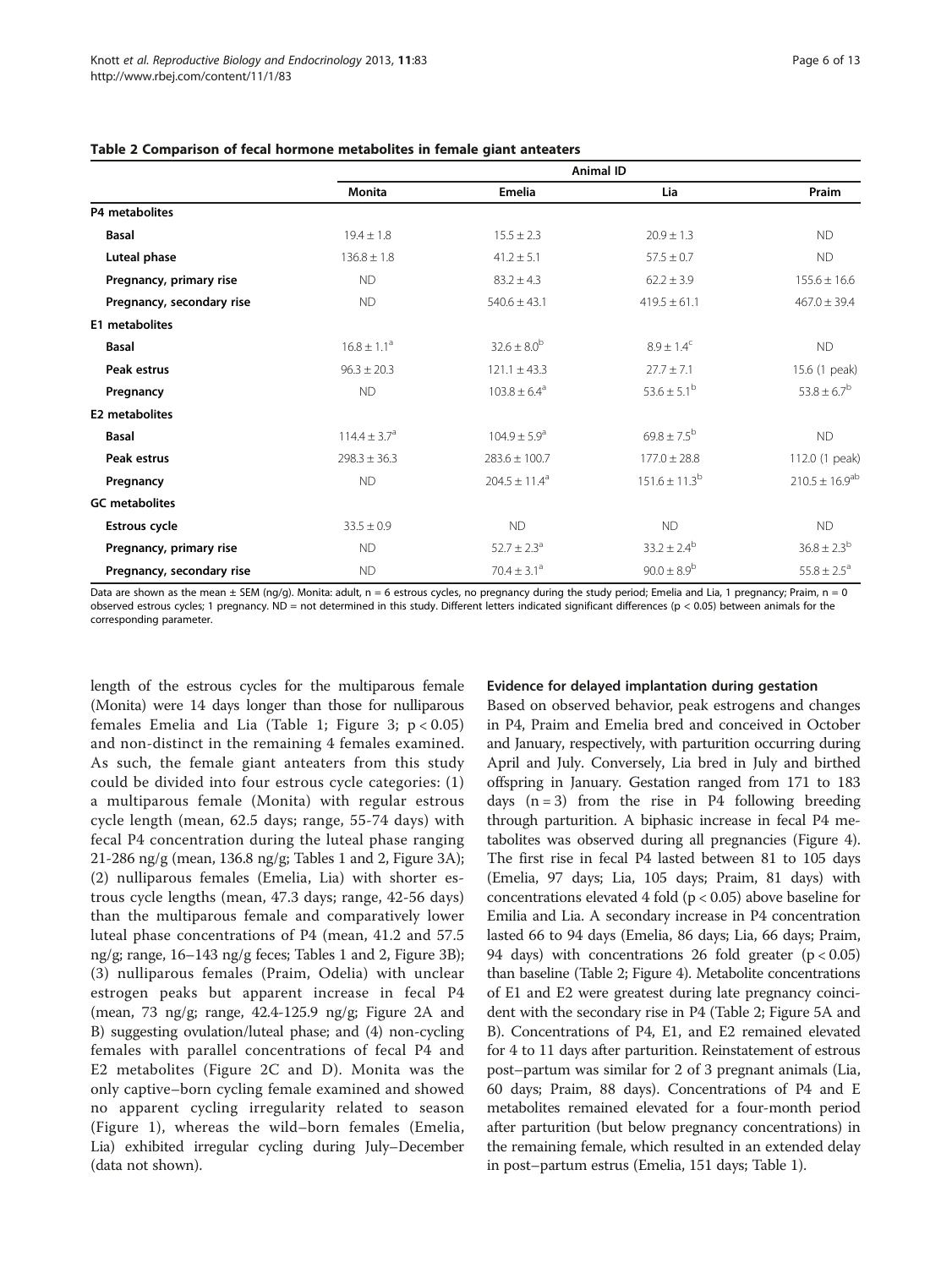<span id="page-6-0"></span>

## Glucocorticoid metabolite concentrations during the estrous cycle and pregnancy

Fecal GC metabolites varied over 4-fold during the estrous cycles, and concentrations were not significantly different between estrous cycles ( $p = 0.121$ ; Figure [1](#page-4-0)B). Fecal GC metabolite concentrations during estrous cycles were positively correlated to all steroids examined  $(p < 0.05)$ , but this relationship was strongest between GC and E1 metabolites during cycles with well–defined estrogen peaks and luteal phases (p < 0.001, Figure [1](#page-4-0)).

Fecal GC metabolite concentrations were greater during pregnancy than during the estrous cycle, with the greatest elevation occurring late in pregnancy (p < 0.001; Table [2](#page-5-0); Figure [5](#page-9-0)C). The highest fecal GC values for 2 of 3 pregnant females occurred on or near the day of the secondary P4 rise and  $\pm 6$  days of parturition (Figure [5C](#page-9-0)). The highest GC values for the remaining pregnant female (Praim) occurred 34-45 days prior to parturition.

#### **Discussion**

The non–invasive study of fecal hormone metabolites determined by enzyme immunoassay has become a useful tool for monitoring the reproductive status of animals in captivity and in the wild. Sampling frequency and duration of fecal collections for endocrine studies must take into account anticipated reproductive events (e.g., sexual maturation, estrous cycling, and pregnancy) paired with observational information and knowledge of the animal's reproductive biology [[20\]](#page-12-0). In this study, fecal samples were serially collected from a multiparous female and six females reaching sexual maturity at  $<$  4 years of age. This study greatly expands upon a previous report of fecal hormones in giant anteaters by Patzl et al. [\[10\]](#page-11-0), which initially characterized estrous cycle and parturition length. Here, we are able to provide additional information of giant anteater reproduction through the biological validation of fecal hormone analyses, describe differences in estrous cycle characteristics by age and parity, confirm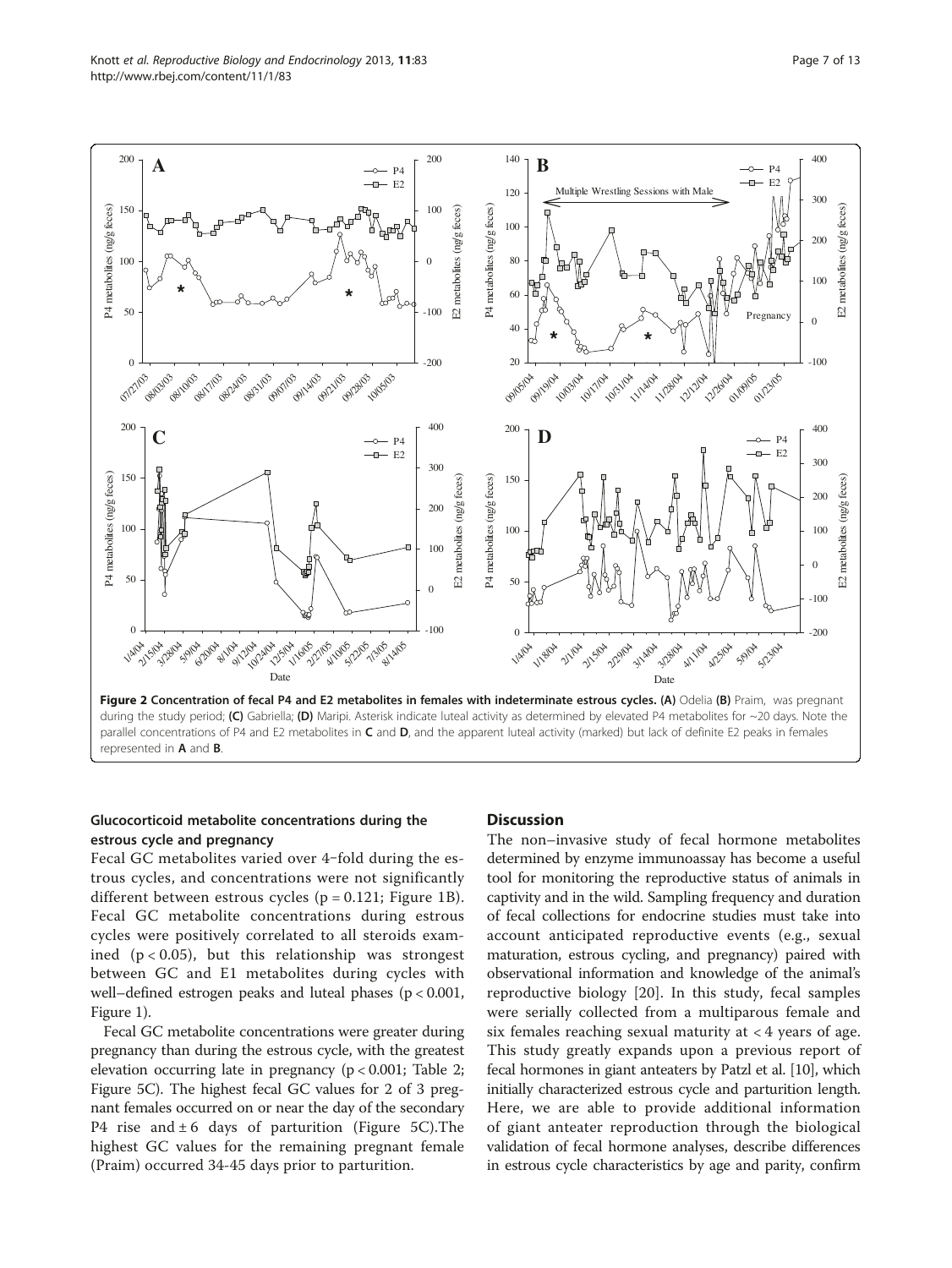that sexual maturation can occur in as little as 1.8 years of age prior to overt cycling, show that there is no apparent seasonality to breeding in captivity, and provide a longitudinal evaluation of adrenocorticoid activity during the estrous cycle and pregnancy. In addition, this study is the first to provide endocrine evidence for a delayed implantation strategy during gestation in giant anteaters. Information on extraction and assay methodology are also provided as a guide for captive managers in the use of fecal hormone analyses to non-invasively monitor the estrous cycle and diagnose pregnancy in giant anteaters.

Extraction methods that utilized a high percentage of apolar solvents (e.g., ethanol and methanol) provided similar concentrations of steroid hormone metabolites from feces of giant anteater. Among the methods examined, the 80% Ethanol Method was selected as the best method because it involved the fewest number of steps and

provided the highest concentration of P4, E1, and E2 metabolites. The Petroleum Ether: Methanol extraction used by Patzl et al. [\[10\]](#page-11-0) for giant anteater was also examined in the present study and gave statistically similar results as the 80% Ethanol Method. Extraction procedures using a high percentage of apolar alcohols also yielded a better recovery of steroids from feces of livestock and felids [[21,22\]](#page-12-0). The utility of extraction methods containing high concentrations of apolar solvents is based on the hydrophobic nature of the steroid hormone backbone and the polarity of side chains (e.g. hydroxyl, methyl, aromatic, etc.) and conjugates (e.g. sulfates and glucuronides) added during hormone synthesis, metabolism and excretion processes [[23](#page-12-0)]. Determination of the best method for extracting steroid metabolites from feces of giant anteaters could be improved by radiolabeled hormone studies similar to those performed



<span id="page-7-0"></span>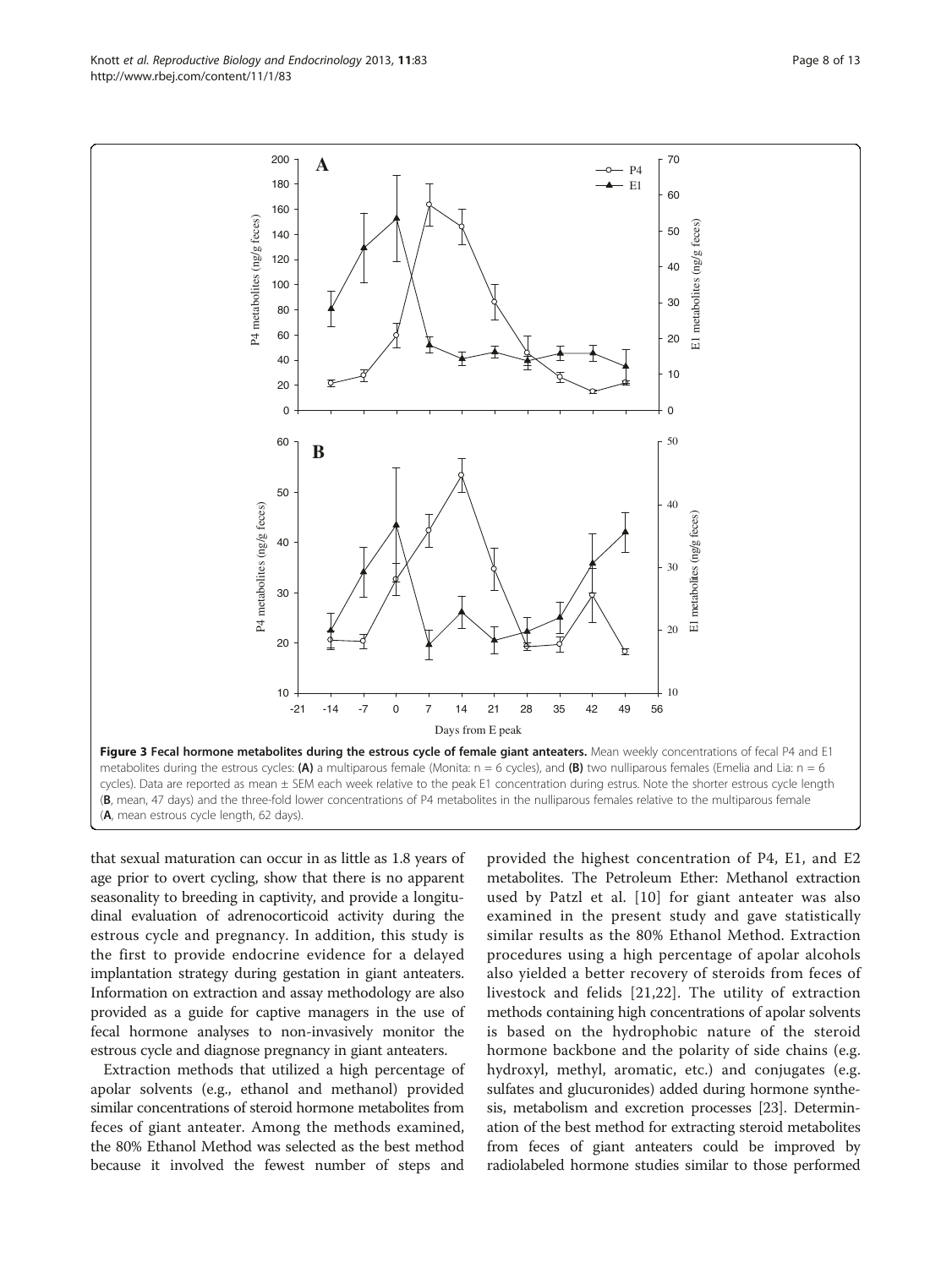<span id="page-8-0"></span>

in other species [\[22,24\]](#page-12-0). Radiolabeled studies, however, can be difficult in non–tractable animals in which multiple fecal collections are difficult, or when laboratory space and equipment for use of radioactive materials are unavailable. Thus, the comparison of fecal hormone metabolite concentrations among different extraction methods is a useful way to easily determine which procedure is most applicable for the species being examined [\[20](#page-12-0)].

The selected antibody clone: HRP enzyme immunoassay systems described in this study are commonly used in zoological institutions for reproductive monitoring, and here we show they are also applicable for use in giant anteaters. Patterns of fecal estrogen, P4, and GC metabolite concentrations in female giant anteaters matched the observed and anticipated reproductive events, thus validating the use of these immunoassay systems. For example, estrogen peaks, determined using both E1 and E2 immunoassays, were observed within eight days of mating. Furthermore, the occurrence and magnitude of elevated fecal P4 metabolite concentrations were consistent with the luteal phase and pregnancy. The 3-fold greater concentration of E2 versus E1 metabolites in giant anteater feces was consistent with the larger peak of  ${}^{3}$ H-estradiol-17 $\beta$ than <sup>3</sup>H-estrone previously observed by Patzl et al. [\[10](#page-11-0)] and their conclusion that estradiol–17β was the major estrogen metabolite excreted. Our finding that concentrations of E1 and E2 metabolites were significantly correlated suggests that the proportion of metabolites excreted may vary little during the follicular phase and pregnancy.

Patzl et al. [\[10\]](#page-11-0) reported that progestagen metabolites in giant anteater feces included both 20α–OH– and 20–oxo progestagens, which they examined using antibodies against pregnane–glucuronide and progesterone, respectively. Profiles in giant anteater were similar with both immunoassay systems, but Patzl et al. [[10](#page-11-0)] only showed data for  $20α-$ OH– progestagens. This study is the first to report concentrations and profiles of 20–oxo–progestagens and suggest that this group-specific antibody (anti–progesterone monoclonal antibody, CL425), which has been proven to be useful for non–invasive monitoring of ovarian function in a variety of species [[16](#page-11-0)[,25\]](#page-12-0), is also appropriate for defining and contrasting the non-pregnant and pregnant luteal phase in giant anteaters.

Although hormone concentrations and lengths of estrous cycles for giant anteaters reported in this study were similar to previous reports of xenarthrans ([\[10](#page-11-0)]; Table [3](#page-10-0)), we also report here that estrous cycle lengths of younger nulliparous females were 14 days shorter and P4 metabolite concentrations over 2-fold lower than those of a multiparous female. In this study, the multiparous female exhibited the anticipated polyestrous profile of giant anteaters as exhibited by regularly spaced E peaks occurring throughout the year. Each E peak was followed by an elevated concentration of P4 confirming ovulation and formation of functional corpus lutea. In contrast, younger nulliparous females had more intermittent and shorter estrous cycles or endocrine profiles that exhibited unclear ovarian activity (e.g., luteal activity without an observed estrogen peak or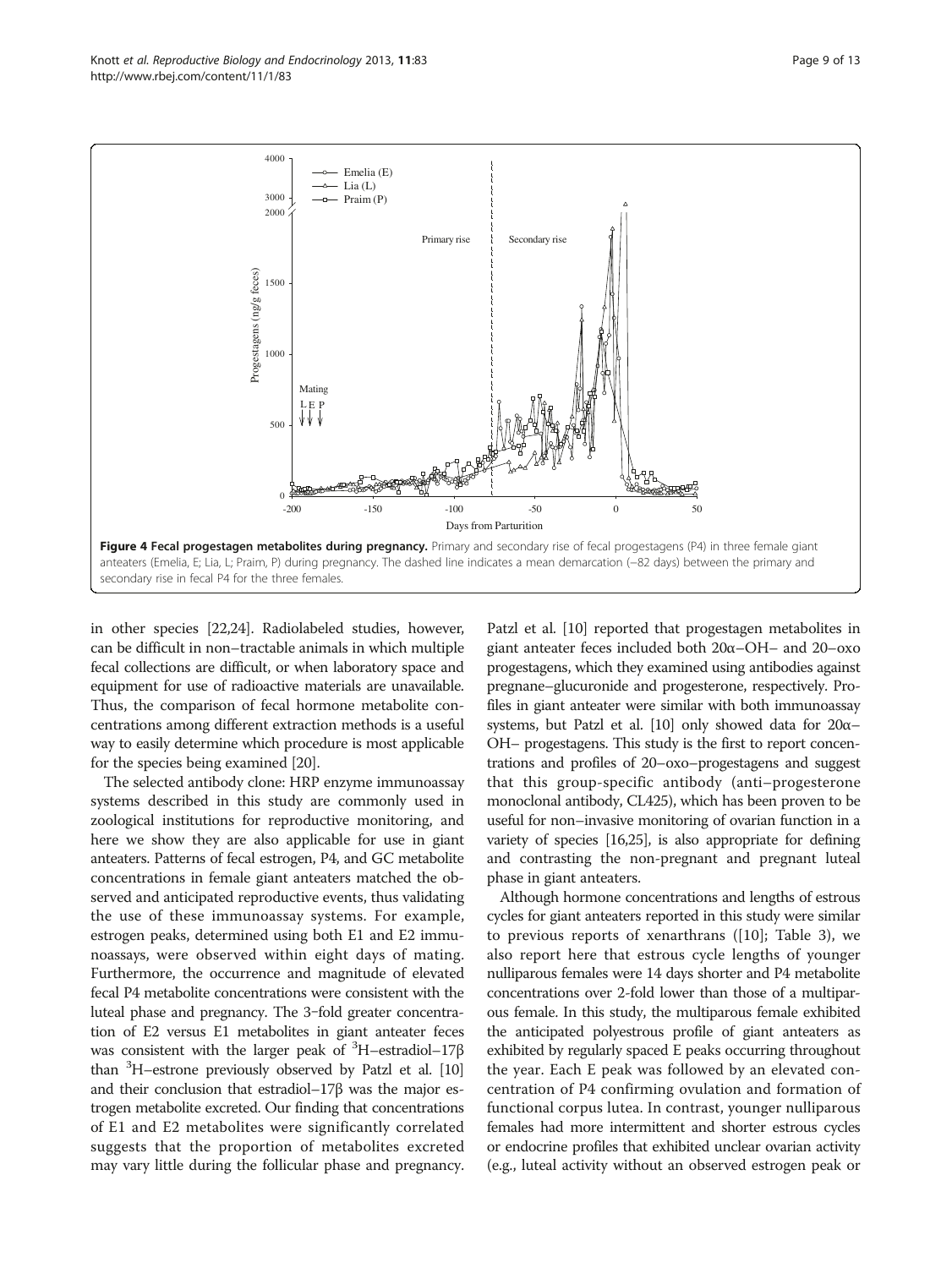parallel steroid hormone profiles). All females were housed with a male for the duration of the study except when parturition was expected, and keepers also shifted males to find optimal pairings. At the Nashville Zoo, managers reported that after females were paired successfully with a male (i.e., living with each other without confrontation) they become quite bonded and would sleep together in the same kennels (P. Riger, personal communication). This bond may have been stronger for the multiparous longer period of time, and thus more accustomed to the presence of males. Although copulation was not observed, it is still unknown whether olfactory, tactile, or visual cues brought about by the presence of the male are required for ovulation in giant anteaters. Thus, irregular holding or shifting of males could explain the variable estrous cycle patterns and longer return to estrus post-partum in some females. Seasonality of breeding in wild populations is an evolutionary process where individual species react to weather, food security, habitat changes, and the availability of mates. In a zoological setting, food, habitat and general safety variables are taken away and animals are held in an optimal setting all year long excluding the need for seasonal breeding (and parturition date). Variation in the ovarian activity of nulliparous females in this study may also have been a result of their relatively younger age. Age at first reproduction for the majority of captive giant anteaters ranges 2-4 years [\[3,4,](#page-11-0)[26](#page-12-0)], although a single female giant anteater was reported to give birth at 1.6 years [\[1,2](#page-11-0)]. The youngest pregnant female in this study was 1.8 years of age and this female did not exhibit clear ovarian cycling prior to breeding. Two other females in this study (Maripi and Gabriella) were similar or older in age  $( $3$  years) and$ considered to be non-cyclic based on parallel concentrations of steroid hormones. The few animals available for study did not allow for further examination of ovulatory cues and sexual maturation, but these topics are of great importance in reproductive management of giant anteaters and require further investigation.

female as she was older, had been at the facility for a

Females in our study had similar gestational lengths as previously reported for giant anteaters and longer than reported for tamandua [\[1,3,10](#page-11-0)[,27](#page-12-0)] (Table [3\)](#page-10-0). By examining three complete pregnancies, we were able to confirm that elevated concentrations of fecal estrogens and P4 occured only during the late gestational period as previously summarized by Patzl et al. [[10](#page-11-0)]. In addition, we were able to show that concentrations of GC are elevated during the late pregnancy. This endocrine profile supports the hypothesis that giant anteaters exhibit obligate diapause during pregnancy; an attribute that has not been previously described in this species, but has been reported in xenarthrans (nine–banded armadillo Dasypus novemcinctus), mustelids (mink Mustela vison; European badger Meles meles; spotted skunk Spilogale putorius latifrons) and ursids (giant panda Ailuropoda melanoleuca; polar bear Ursus maritimus; Andean spectacled bear Tremarctos ornatus) [[12](#page-11-0)[,28-33](#page-12-0)]. Obligate diapause occurs during every pregnancy converse to facultative diapause that only occurs in response to lactational or metabolic stress [\[11,](#page-11-0)[31](#page-12-0)]. Obligate diapause is thought to allow the female to time parturition with environmental and/or endogenous conditions favorable for neonatal survival, and may or may not be tied to season [\[29\]](#page-12-0). Parturition apparently is

<span id="page-9-0"></span>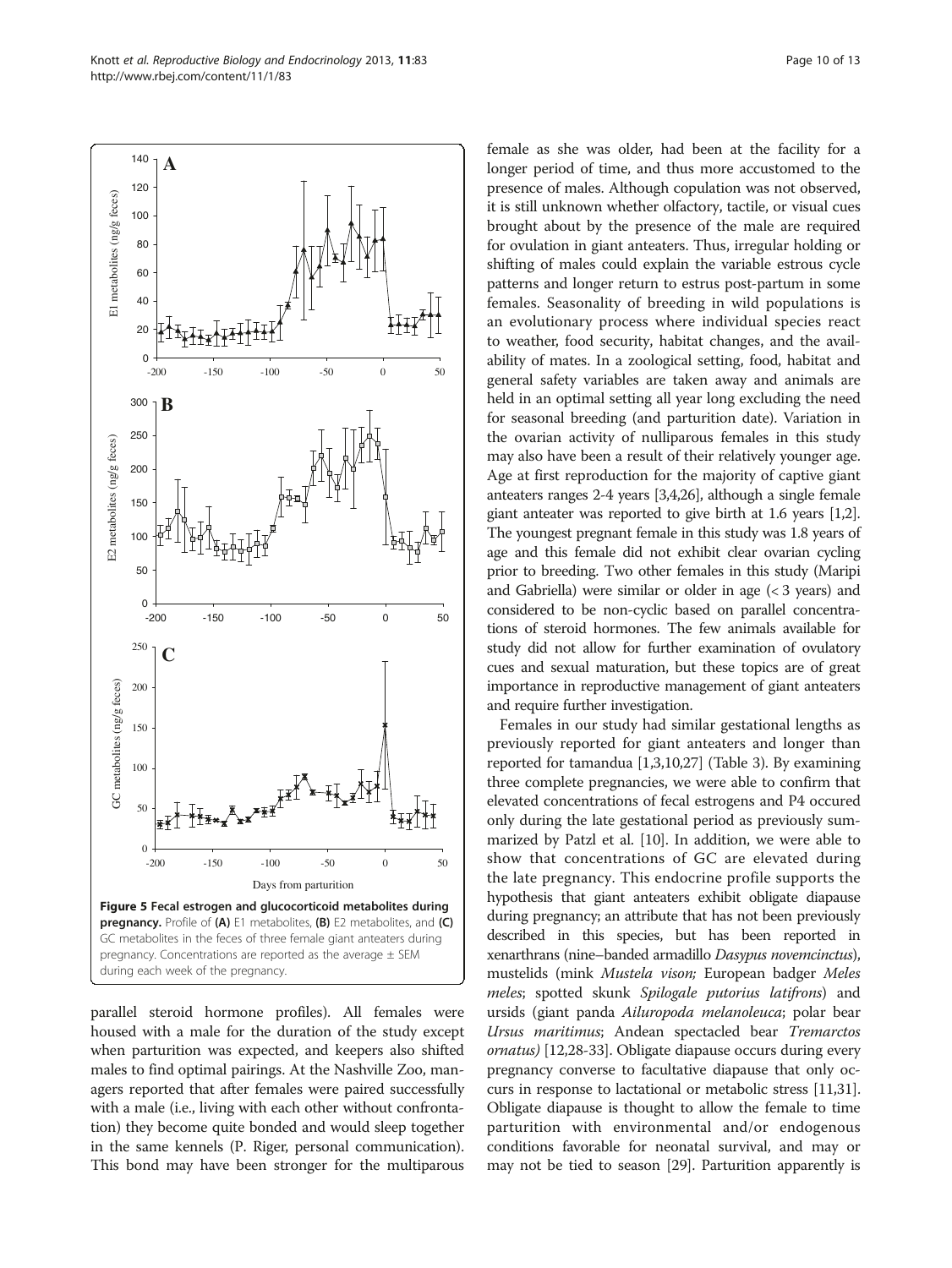| <b>Species</b>  | Aae<br>range (years) | <b>Estrous</b><br>cycles (count) | <b>Estrous</b><br>cycles (days) | Luteal<br>phase (days)        | Pregnancy<br>(days)              | Post-partum return<br>to estrus (days) | <b>Citation</b>                      |
|-----------------|----------------------|----------------------------------|---------------------------------|-------------------------------|----------------------------------|----------------------------------------|--------------------------------------|
| M. tridactyla   | $0.5 - 7.8$          | 12                               | $55.4 \pm 2.7$ (42-74)          | $24.1 \pm 1.1$<br>$(19 - 35)$ | $176.0 \pm 3.5$<br>$(171 - 183)$ | $99.7 \pm 26.9$ (60 - 151)             | This study <sup>a</sup>              |
| M. tridactyla   | $< 2 - 13$           | 10                               | $51.4 \pm 5.6$ (44 - 63)        | $14 - 21$                     | 184                              | $46.0 \pm 12.0$ (28 - 70)              | Patzl et al. 1998 [10] <sup>a</sup>  |
| T. tetradactyla |                      | 6                                | $44.3 \pm 4.5 (39 - 50)$        | na                            | 165                              | 22                                     | Kusuda et al. 2011 [27] <sup>b</sup> |
| T. tetradactyla | na                   | 11                               | $42.0 \pm 3.0$ (38 - 46)        | $21.3 + 0.4$                  | na                               | na                                     | Hay et al. 1994 [19] <sup>c</sup>    |

<span id="page-10-0"></span>Table 3 Reproductive characteristics of giant anteaters (M. tridactyla) and tamandua (T. tetradactyla)

Data are shown as the mean ± SEM (range) of all animals examined in each study. na = data not reported in the cited manuscript. <sup>a</sup>EIA performed on fecal extractions; <sup>b</sup>EIA performed on serum samples; <sup>c</sup>EIA performed on urine samples.

not tied to season in giant anteaters as birth dates have been reported throughout the year in both wild and captive populations [\[2,4,9\]](#page-11-0). Therefore, it is not unexpected that 2 of the females in this study gave birth during July/ April, and 1 female gave birth in January. As described above, variable parturition dates may also be an expected result for females held under the optimal captive environment. During diapause, the embryo remains at an arrested state until a yet unknown environmental and/or physiological signal triggers further embryonic development [[29,31](#page-12-0)]. Changes in photoperiod, temperature, and maternal nutrient supply have been suggested as triggers to initiate implantation of the blastocyst as a result of the greater production of prolactin, estrogens, and modification of specific uterine proteins [[29\]](#page-12-0). These changes also initiate a secondary surge in progestagens during late pregnancy by luteal cells, the feto–placental unit, or another extra–gonadal source following implantation [[30,34](#page-12-0)]. Elevation of fecal estrogens during late pregnancy in xenarthrans and other species also supports fetal development, and is the result of greater aromatase activity in the corpus lutea and the placenta, as well as the result of increased hepatic clearance of estrogens prior to fecal excretion [\[10](#page-11-0),[13,](#page-11-0)[27,34,35](#page-12-0)]. Fecal estrogens and progestagens returned to baseline levels within 11 days of parturition, and estrous cycling post–partum was observed to resume in as little as 60 days similar to that reported by Patzl et al. [\[10\]](#page-11-0). The distinct identification of reproductive status (estrous cycling and pregnancy) by non–invasive monitoring of fecal progestagens and estrogens suggest that these methods can be a valuable tool in the population management of captive giant anteaters to accurately time male and female introductions, diagnose pregnancy, and prepare for the impending birth of young.

Concentrations of fecal glucocorticoid (GC) metabolites in giant anteaters most paralleled those of estrogens during the estrous cycle and pregnancy. Active monitoring of GC metabolites, therefore, may aid husbandry managers determine sexual receptivity, pregnancy status, and impending parturition in this species. A similar elevation of GC metabolite concentrations were observed during the peri–estrus period in the giant panda and presumed to relate to an interaction with the estrogens as a result of changes in behavior, metabolic activity, and reproductive physiology [[18](#page-11-0)]. The elevated concentration of GC metabolites observed during late pregnancy in the giant anteater were similar to those reported in the three banded armadillo (Tolypeutes matacus), Belding's ground squirrel (Spermophilus belgingi), domestic cattle (Bos Taurus), and the golden lion tamarin (Leontopitecus rosalia) [\[34,36,37](#page-12-0)]. An increased concentration of GC metabolites during late pregnancy in domestic livestock and humans is produced by the fetus and results in a greater enzymatic conversion of progesterone to estrogens, thus initiating parturition [[34](#page-12-0)]. Our data suggest that similar physiological processes are likely to occur in the giant anteater. Interestingly, 2 of the 3 pregnant females examined in this study had the highest glucocorticoid concentrations during the presumed implantation period (secondary rise of P4) and then again within six days of the birth of young. Therefore, glucocorticoids may play a role in both implantation and parturition, and/or act in response to these acute stressful events. These findings provide baseline information regarding the role of fecal glucocorticoid concentrations during the estrous cycle and pregnancy that may be useful in future studies of reproductive and stress physiology in this and related species.

## Conclusions

This study confirmed through the examination of reproductive endocrinology that sexual maturity in giant anteaters can occur in as little as 1.8 years. Estrous cycles occurred year–round, but were shorter and more intermittent in younger nulliparous animals compared to a multiparous female. Gestation ranged 171–183 days, and pregnancy was characterized by a prolonged luteal phase and greater concentration of fecal P4 compared to the pattern of fecal P4 observed during the non-pregnant luteal phase. The pronounced elevation in P4, estrogen, and GC metabolites did not occur until late gestation after an initial postmating delay ranging 81–105 days. This steroid hormone pattern is consistent with a period of delayed implantation that has not been previously described in giant anteaters. This study also indicates that GC metabolites are a useful marker of impending parturition as 2 of 3 pregnant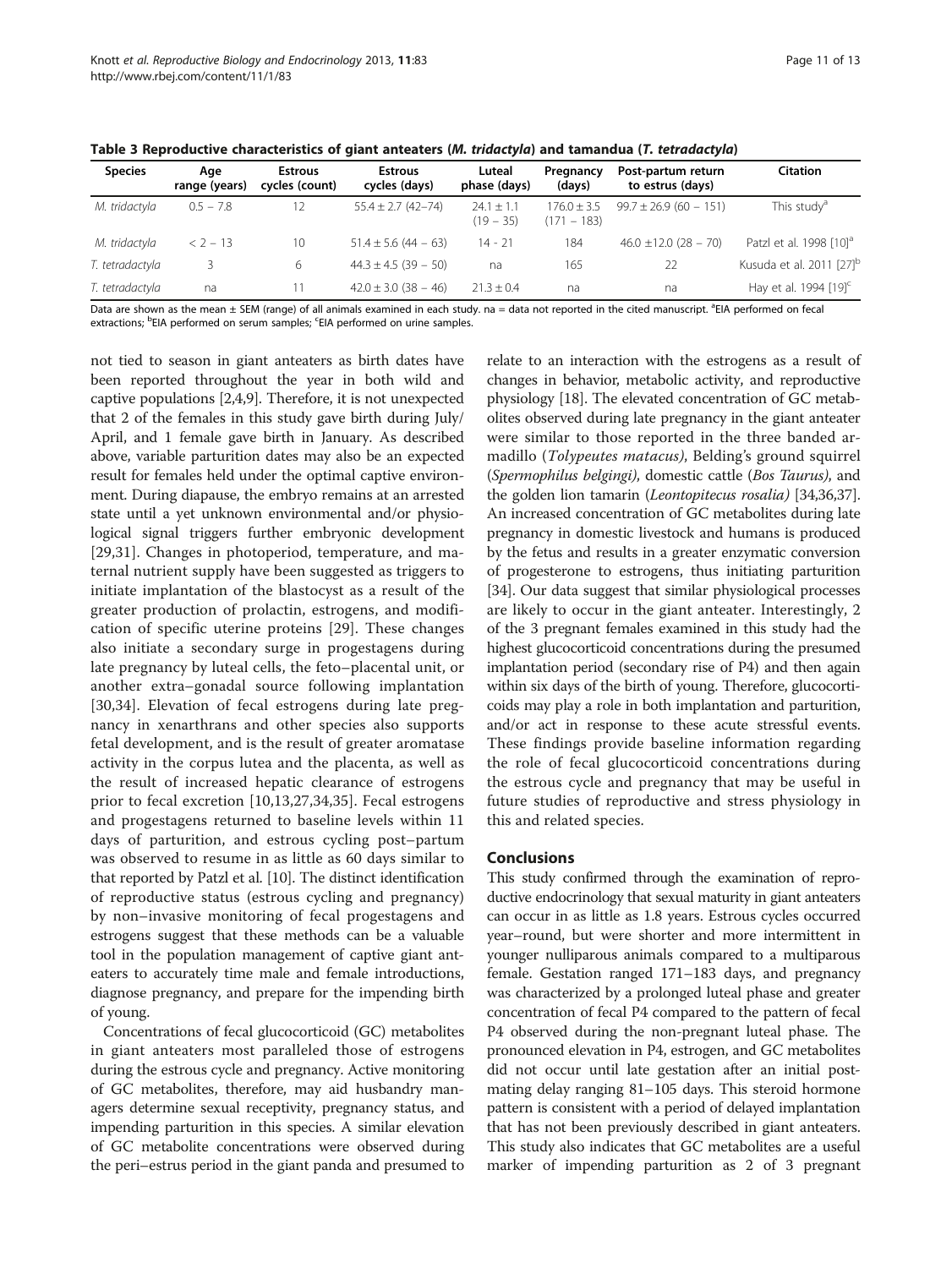<span id="page-11-0"></span>females had the highest concentrations six days prior to the birth of young. Extraction and assay methodology are provided in this study as a guide for captive managers in the use of fecal hormone analyses to non-invasively monitor reproductive status in giant anteaters. However, differences in estrous cycle characteristics with age, and the protracted duration of pregnancy, must be considered to best improve breeding success and neonatal survival. For example, fecal P4 concentrations can be examined weekly or biweekly after observed mating. If P4 remains elevated for more than 40 days, pregnancy is likely and males should be kept separated from females. Pregnancy diagnosis can be further verified if a pronounced elevation of P4 (7-13x greater than luteal P4 concentrations) occurs for a period of 81–105 days after mating, and accompanied by elevated concentrations of estrogens and GCs indicative of late gestation. This study improves knowledge of the reproductive endocrinology of giant anteaters; however, several gaps in knowledge of their reproductive physiology remain. Future research directions include further studies on the delayed implantation strategy, ovulatory cues and sexual maturation, as well as investigation into male reproductive physiology and behavior for both captive and wild populations.

## Additional files

[Additional file 1: Figure S1.](http://www.biomedcentral.com/content/supplementary/1477-7827-11-83-S1.pdf) Comparison of four extraction methods in five randomly selected fecal samples from giant anteater. (A) P4 metabolites, (B) E1 metabolites, and (C) E2 metabolites.

[Additional file 2: Figure S2.](http://www.biomedcentral.com/content/supplementary/1477-7827-11-83-S2.pdf) Validation of enzyme-immunoassays. Parallelism between standards and extracts of giant anteater feces for (A) progestagens, P4, (B) estrone-3-glucuronide, E1, (C) estradiol-17β, E2 and (D) glucocorticoid, GC, metabolites as determined by enzyme immunoassay (see [Methods\)](#page-1-0).

#### Abbreviations

BSA: Bovine serum albumin; EIA: Enzyme immunoassay; E1: Estroneglucuronide; E2: Estradiol; GC: Glucocorticoids; P4: Progestagens; SEM: Standard error of the mean; SD: Standard deviation.

#### Competing interests

The authors declare that they have no competing interests.

#### Authors' contributions

KK carried out the extraction and immunoassay methods, analyzed the data, and wrote the manuscript, BM carried out the extraction and immunoassay methods, helped draft the manuscript, and revised the manuscript critically for important intellectual content, and MM carried out the extraction and immunoassay methods. All other authors made substantial contributions to conception, design, and acquisition of data. All authors read and approved the final manuscript.

#### Acknowledgments

We extend our appreciation to the animal keepers and curators at the Nashville Zoo for their excellent animal care, collection of fecal samples, and data recording. We also thank T. Rowlison for her assistance in helping to set up the glucocorticoid assay, as well as J. Falcone for her contributions and editorial comments. Lastly, we would like to thank the Conservation Action Network (CAN) at the Memphis Zoo that provided financial support for this project.

#### Author details

<sup>1</sup>Department of Conservation and Research, Memphis Zoo, 2000 Prentiss Place, Memphis, Tennessee, USA. <sup>2</sup>Biochemistry, Molecular Biology, Entomology, and Plant Pathology, Mississippi State University, 32 Creelman Street, Mississippi State, Mississippi, USA. <sup>3</sup>Nashville Zoo, Grassmere, 3777 Nolensville Road, Nashville, Tennessee, USA. <sup>4</sup>Current Address: The Houston Zoo, 6200 Hermann Park Drive, Houston, Texas, USA.

#### Received: 11 April 2013 Accepted: 14 August 2013 Published: 27 August 2013

#### References

- Belhumeur S: AZA North American regional studbook for giant anteater Myrmecophaga tridactyla. Association of Zoos and Aquariums; 2010. <http://www.aza.org>.
- 2. Flint M: 1998 Husbandry manual for giant anteater Myrmecophaga tridactyla. Silver Springs, MD; Association of Zoos and Aquariums; 1998. <http://www.aza.org>.
- 3. Smith P, Elsam R: Giant anteater myrmecopaga tridactyla mammals of Paraguay. In FAUNA Paraguay handbook of the mammals of Paraguay; 2007. <http://www.faunaparaguay.com>.
- 4. Belhumeur S: AZA North American regional studbook for giant anteater Myrmecophaga tridactyla. Association of Zoos and Aquariums; 2013. <http://www.aza.org>.
- 5. Collevatti R, Leite KCE, de Miranda GHB, Rodrigues HG: Evidence of high inbreeding in a population of the endangered giant anteater, Myrecophaga tridactyla (Myrmecophagidae), from Emas National Park, Brazil. Gen Mol Biol 2007, 30:112–120.
- 6. Gramieri J, Riger P: Pangolin, aardvark, & xenarthra (PAX) taxon advisory group (TAG) 2009 regional collection plan. Association of Zoos and Aquariums; 2009.<http://www.aza.org>.
- 7. Wildman DE, Chen C, Erez O, Grossman LI, Goodman M, Romero R: Evolution of the mammalian placenta revealed by phylogenetic analysis. Proc Natl Acad Sci 2006, 103:3203–3208.
- 8. Mess A, Favaron PO, Pfarrer C, Osmann C, Melo APF, Rodrques RF, Ambrosio CE, Bevilacqua E, Miglino MA: Placentation in the anteaters Myrmecophaga tridactyla and Tamandua tetradactyla (Eutheria, Xenarthra). Reprod Biol Endocrin 2012, 10:1–7.
- 9. Shaw JH, Machado-Neto J, Carter TS: Behavior of free-living giant anteaters (Myrmecophaga tridactyla). Biotropica 1987, 19:255–259.
- 10. Patzl M, Schwarzenberger F, Osmann C, Bamberg E, Bartmann W: Monitoring ovarian cycle and pregnancy in the giant anteater (Myrmecophaga tridactyla) by faecal progestagen and oestrogen analysis. Anim Reprod Sci 1998, 53:209-219.
- 11. Renfree MBSG: Diapause. Ann Rev Physiol 2000, 62:353-375.
- 12. Peppler R, Stone SC: Plasma progesterone level in the female armadillo during delayed implantation and gestation: a preliminary report. Lab Anim Sci 1976, 26:501–504.
- 13. Gudermuth DF, Concannon PW, Daels PF, Lasley BL: Pregnancy-specific elevations in fecal concentrations of estradiol, testosterone and progesterone in the domestic dog (Canis familiaris). Theriogenology 1998, 50:237–248.
- 14. Heistermann M, Mohle U, Vervaecke H, van Elsacker L, Hodges JK: Application of urinary and fecal steroid measurements for monitoring ovarian function and pregnancy in the bonobo (Pan paniscus) and evaluation of perineal swelling patterns in relation to endocrine events. Biol Reprod 1996, 55:844–853.
- 15. Munro CJ, Stabenfeldt GH, Cragun JR, Addiego LA, Overstreet JW, Lasley BL: Relationship of serum estradiol and progesterone concentrations to the excretion profiles of their major urinary metabolites as measured by enzyme immunoassay and radioimmunoassay. Clin Chem 1991, 37:838-844.
- 16. Graham L, Schwarzenberger F, Mostl E, Galama W, Savage A: A versatile enzyme immunoassay for the determination of progestogens in feces and serum. Zoo Biol 2001, 20:227–236.
- 17. Metrione L. Harder JD: Fecal corticosterone concentrations and reproductive success in captive female southern white rhinoceros. Gen Comp Endocrinol 2011, 171:283–292.
- 18. Kersey DC, Wildt DE, Brown JL, Snyder RJ, Huang Y, Monfort SL: Unique biphasic progestagen profile in parturient and non-parturient giant pandas (Ailuropoda melanoleuca) as determined by faecal hormone monitoring. Reproduction 2010, 140:183–193.